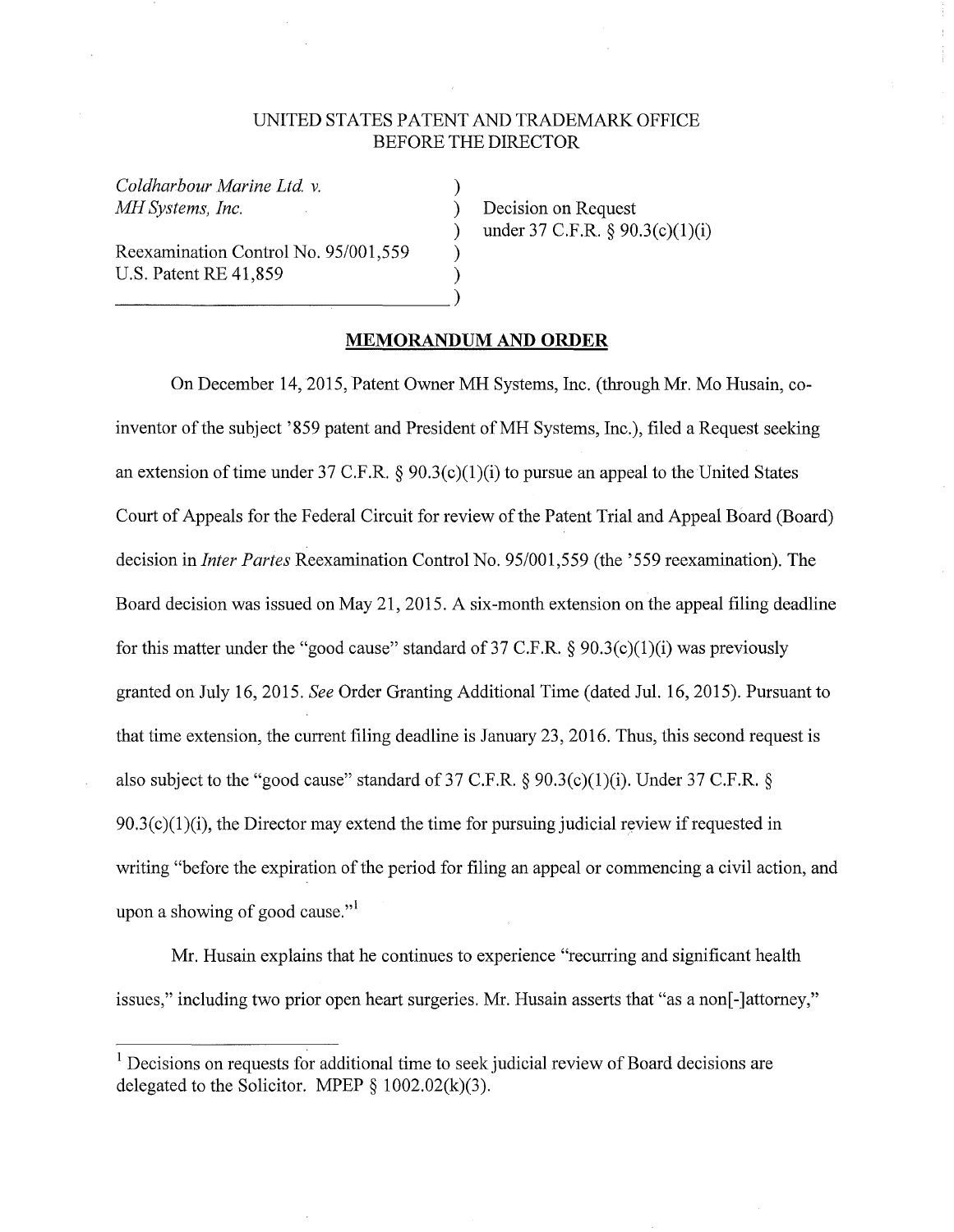and in light of his "recurring heart health issues" and his age (82), another six months is needed to "prepare for an appeal" to the Federal Circuit. The Director is sympathetic to Mr. Husain's situation; the six-month extension granted in July, 2015, predicated on Mr. Husain's health issues, was the longest granted in recent memory. But there are limits to how much additional time can be granted, even under the "good cause" standard. The USPTO is statutorily obligated to complete *inter partes* reexamination proceedings like this one with "special dispatch." *See* 35 U.S.C. § 314(c) (pre-AJA). Granting another six-month extension would reset the appeal notice filing deadline date to July 23, 2016, which means that more than a year would have passed since the May 21, 2015 Board decision date without any affirmative action to reach final resolution of the matter. Further, this reexamination actively involves a third party (Requester Coldharbour Marine Limited), whose interest in final resolution of this matter must also be considered.

On balance, then, the proffered explanation does not constitute "good cause" sufficient to justify the requested additional six months. Mindful of the issues raised by the Request, however, the Director will grant an additional 30 days from the current January 23, 2016 deadline, to February 22, 2016. This will permit MH Systems and Mr. Husain to decide how to proceed (including to determine whether legal counsel must be hired to handle the appeal, and engage such counsel).<sup>2</sup> Additionally, the Director hastens to point out that only the notice of appeal is due on February 22, 2016; any brief would not be due until after the appeal is docketed by the

 $2$  The Director observes that "MH Systems, Inc. is the Patent Owner and the real party in interest" of the subject '859 patent. Board Dec. at 1 (citing Patent Owner Appeal Br. at 1). While the proper interpretation and enforcement of Federal Circuit Rules is properly left to the Court itself, Federal Circuit Rule 47.3(a) indicates that corporations cannot proceed *pro se* in an appeal, but must be represented by an attorney. *See also Guide for Pro Se Petitioners and Appellants* § l ("Corporations and associations cannot proceed pro se and must be represented by counsel.") *available at* http://www.cafc.uscourts.gov/sites/default/files/Pro%20Se%20Guide.pdf.